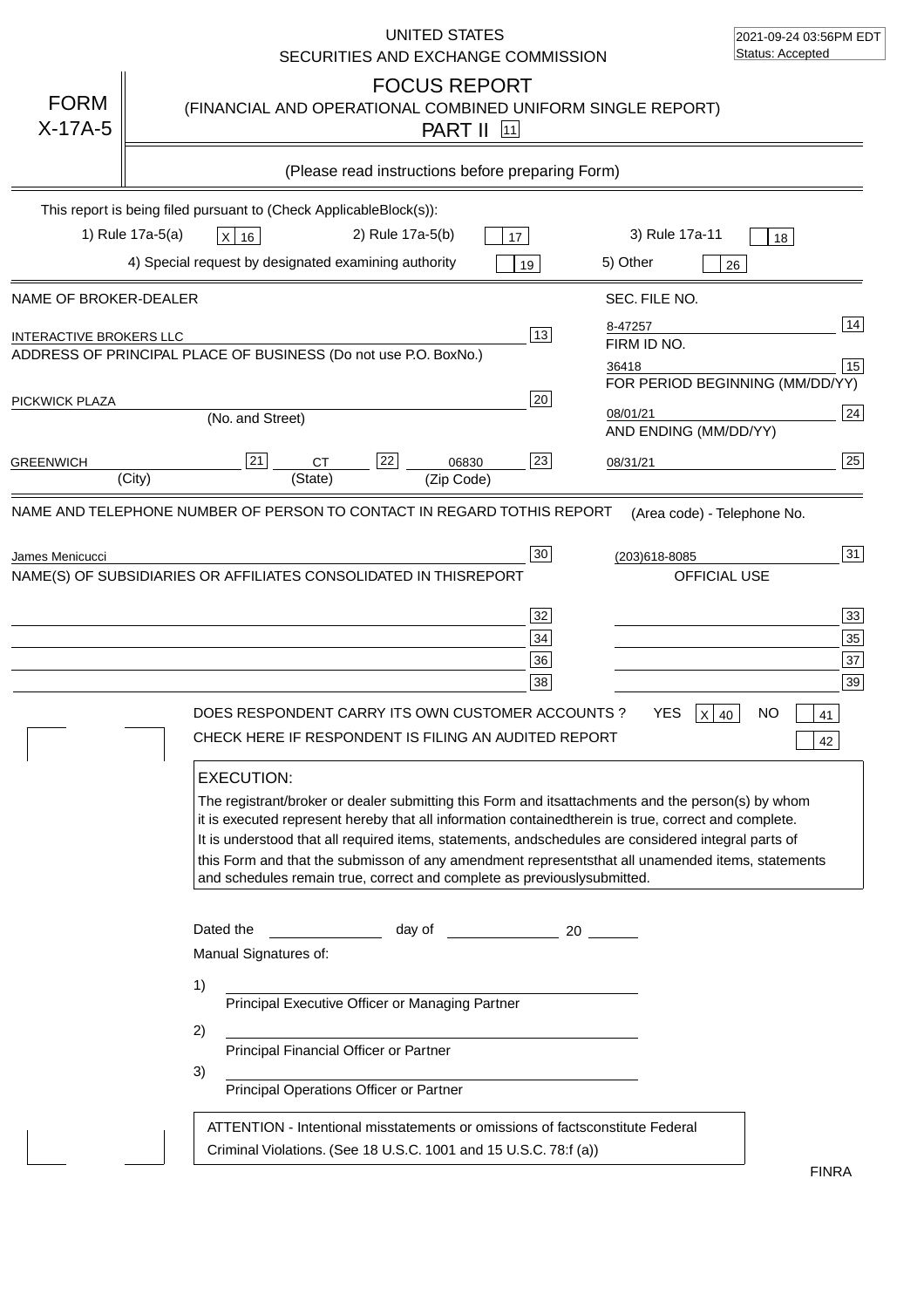FINANCIAL AND OPERATIONAL COMBINED UNIFORM SINGLE REPORT

PART II

2021-09-24 03:56PM EDT Status: Accepted

| <b>BROKER OR DEALER</b>                                                                                                                                     |                               |                       |
|-------------------------------------------------------------------------------------------------------------------------------------------------------------|-------------------------------|-----------------------|
| <b>INTERACTIVE BROKERS LLC</b>                                                                                                                              | 08/31/21<br>as of the control |                       |
| <b>COMPUTATION OF NET CAPITAL</b>                                                                                                                           |                               |                       |
| 1. Total ownership equity (from Statement of Financial Condition - Item 1800) \$                                                                            |                               | 6,230,731,723 3480    |
| 2. Deduct: Ownership equity not allowable for Net Capital (allocation contains and contained all of the Capita                                              |                               | $0)$ 3490             |
|                                                                                                                                                             |                               | 6,230,731,723 3500    |
| 4. Add:                                                                                                                                                     |                               |                       |
| A. Liabilities subordinated to claims of general creditors allowable in computation of net capital                                                          |                               | 0   3520              |
| B. Other (deductions) or allowable credits (List)                                                                                                           |                               | 0 3525                |
| 5. Total capital and allowable subordinated liabilities (allocation contains and contained and allowable subordinated liabilities (allocation contains). \$ |                               | 6,230,731,723 3530    |
| 6. Deductions and/or charges:                                                                                                                               |                               |                       |
| A. Total non-allowable assets from                                                                                                                          |                               |                       |
| Statement of Financial Condition (Notes B and C) \$                                                                                                         | 660,184,835 3540              |                       |
| 1. Additional charges for customers' and                                                                                                                    |                               |                       |
|                                                                                                                                                             | $0\sqrt{3550}$                |                       |
| 2. Additional charges for customers' and                                                                                                                    |                               |                       |
|                                                                                                                                                             | $0\sqrt{3560}$                |                       |
|                                                                                                                                                             | 3,953,825 3570                |                       |
| 1. number of items $\ldots \ldots \ldots \ldots$ [3450]                                                                                                     |                               |                       |
| C. Aged short security differences-less                                                                                                                     |                               |                       |
| $0\sqrt{3460}$                                                                                                                                              | $0\sqrt{3580}$                |                       |
| $0\sqrt{3470}$                                                                                                                                              |                               |                       |
|                                                                                                                                                             | $0\sqrt{3590}$                |                       |
| E. Commodity futures contracts and spot commodities -                                                                                                       |                               |                       |
|                                                                                                                                                             | 0 3600                        |                       |
|                                                                                                                                                             | 186,281,196 3610              |                       |
| G. Deductions for accounts carried under                                                                                                                    |                               |                       |
|                                                                                                                                                             | 0 3615                        |                       |
| H. Total deductions and/or charges                                                                                                                          |                               | 850,419,856) 3620     |
|                                                                                                                                                             |                               | 0 3630                |
|                                                                                                                                                             |                               | 5,380,311,867 3640    |
| 9. Haircuts on securities: (computed, where applicable,                                                                                                     |                               |                       |
| pursuant to 15c3-1(f)):                                                                                                                                     |                               |                       |
| A. Contractual securities commitments \$<br>B. Subordinated securities borrowings                                                                           | 0 3660                        |                       |
| C. Trading and investment securities:                                                                                                                       | $0\sqrt{3670}$                |                       |
| 1. Bankers' acceptances, certificates of deposit                                                                                                            |                               |                       |
| and commercial paper (educational commercial paper)                                                                                                         | $0\sqrt{3680}$                |                       |
| 2. U.S. and Canadian government obligations                                                                                                                 | 0 3690                        |                       |
| 3. State and municipal government obligations                                                                                                               | $0\sqrt{3700}$                |                       |
|                                                                                                                                                             | $0\sqrt{3710}$                |                       |
|                                                                                                                                                             | 0 3720                        |                       |
|                                                                                                                                                             | 0 3730                        |                       |
|                                                                                                                                                             | $0\sqrt{3732}$                |                       |
|                                                                                                                                                             | $0\sqrt{3734}$                |                       |
|                                                                                                                                                             | 0 3650                        |                       |
| E. Other (List)                                                                                                                                             | 1,550,976 3736                | 1,550,976) 3740       |
| 10. Net Capital                                                                                                                                             |                               | 3750<br>5,378,760,891 |
|                                                                                                                                                             |                               |                       |

OMIT PENNIES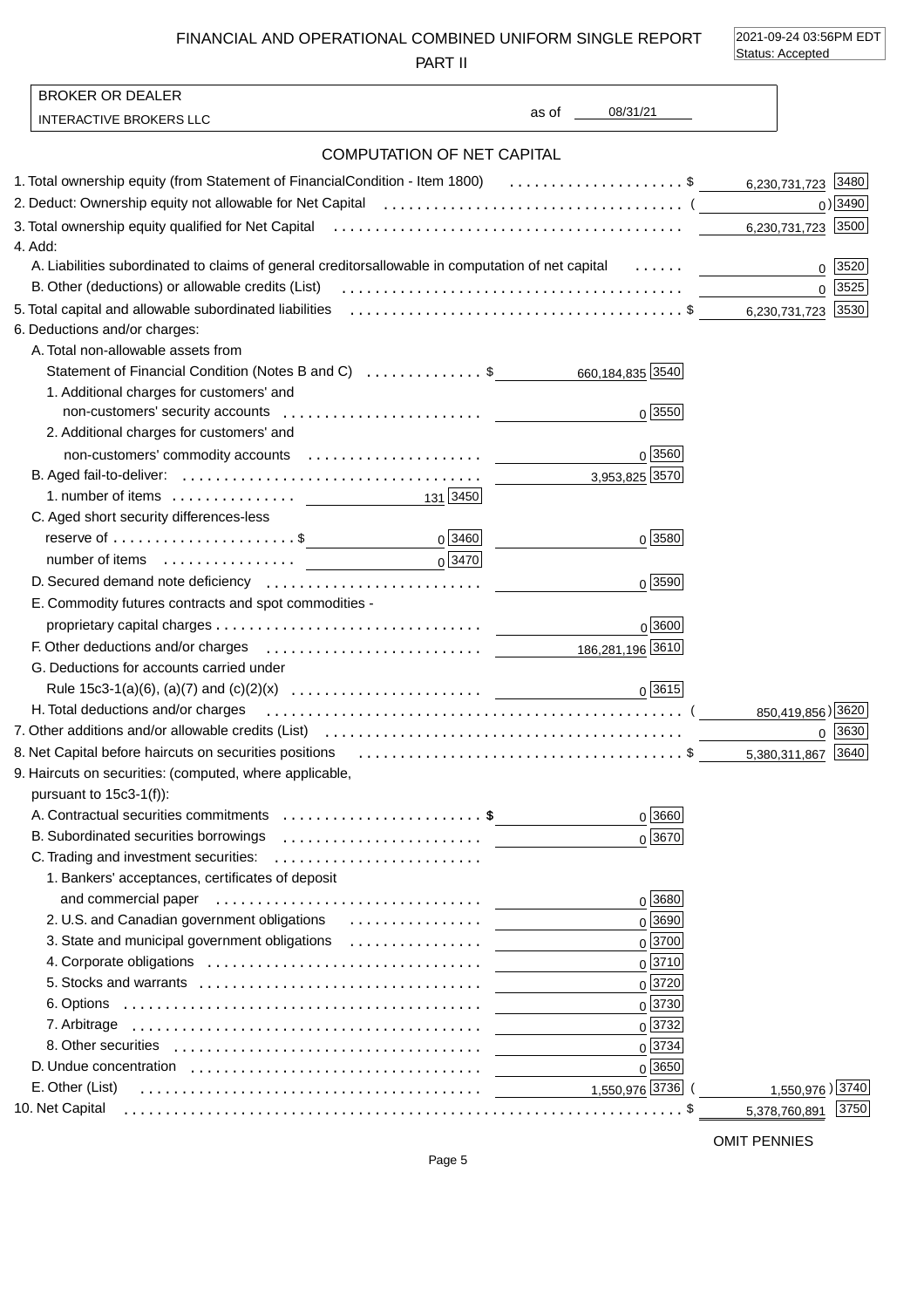2021-09-24 03:56PM EDT Status: Accepted

FINANCIAL AND OPERATIONAL COMBINED UNIFORM SINGLE REPORT

PART II

INTERACTIVE BROKERS LLC

BROKER OR DEALER

08/31/21 as of

#### 21. Percentage of aggregate indebtedness to net capital after anticipated capital withdrawals Part A COMPUTATION OF BASIC NET CAPITAL REQUIREMENT 11. Minimal net capital required (6-2/3% of line 19) of subsidiaries computed in accordance with Note (A) 13. Net capital requirement (greater of line 11 or 12) 14. Excess net capital (line 10 less 13) 15. Net capital less greater of 10% of line 19 or 120% of line 12 ....................................... \$ COMPUTATION OF AGGREGATE INDEBTEDNESS 16. Total A.I. liabilities from Statement of Financial Condition 17. Add: A. Drafts for immediate credit B. Market value of securities borrowed for which no equivalent value is paid or credited C. Other unrecorded amounts (List) 18. Deduct: Adjustment based on deposits in Special Reserve Bank Accounts(15c3-1(c)(1)(vii)) ...............\$ 19. Total aggregate indebtedness 20. Percentage of aggregate indebtedness to net capital (line 19 divided by line 10) ....................... % (line 19 divided by line 10 less item 4880 page 12) ..................................................... \$ ............................................... \$ ......................................... \$ ............................................ \$ ....................................... \$ ....................................................... \$ ............................................ % 12. Minimum dollar net capital requirement of reporting broker or dealer and minimum net capital requirement \$ 3820 3830 \$ ................................. \$ ........................... \$ ............................ 3756 3790 3838 3853 3800 3810 3840 3850 3780 3770 3758 3760

#### COMPUTATION OF ALTERNATE NET CAPITAL REQUIREMENT

| 22.2% of combined aggregate debit items as shown in Formula<br>for Reserve Requirements pursuant<br>to Rule 15c3-3 prepared as of the date of net capital<br>computation including both |                    |
|-----------------------------------------------------------------------------------------------------------------------------------------------------------------------------------------|--------------------|
| brokers or dealers and consolidated subsidiaries' debits                                                                                                                                | 912,799,189 3870   |
| or dealer and minimum net capital<br>23. Minimum dollar net capital requirement of reporting broker                                                                                     |                    |
| requirement of subsidiaries computed in accordance with Note(A)                                                                                                                         | 170,354,146 3880   |
| 24. Net capital requirement (greater of line 22 or 23)                                                                                                                                  | 912,799,189 3760   |
| 25. Excess net capital (line 10 less 24)                                                                                                                                                | 4,465,961,702 3910 |
| 26. Percentage of Net Capital to Aggregate Debits (line 10 divided by line 18 page 8)  %                                                                                                | 11.79 3851         |
| 27. Percentage of Net Capital, after anticipated capital withdrawals, to Aggregate Debits                                                                                               |                    |
| item 10 less Item 4880 page 12 divided by line 17 page 8)                                                                                                                               | 11.79 3854         |
| 28. Net capital in excess of the greater of:                                                                                                                                            |                    |
| capital requirement \$<br>5% of combined aggregate debit items or 120% of minimum net                                                                                                   | 3,096,762,918 3920 |
| <b>OTHER RATIOS</b>                                                                                                                                                                     |                    |
| Part C                                                                                                                                                                                  |                    |
| 29. Percentage of debt to debt-equity total computed in<br>accordance with Rule 15c3-1 (d)                                                                                              | $0.00$ 3860        |

0.00 3852 30. Options deductions/Net Capital ratio (1000% test) total deductions exclusive of liquidating equity under Rule 15c3-1(a)(6), (a)(7) and  $(c)(2)(x)$  divided by Net Capital ............................ %

#### NOTES:

Part B

(A) The minimum net capital requirement should be computed by adding the minimum dollar net capital requirement of the reporting broker dealer and, for each subsidiary to be consolidated, the greater of:

1. Minimum dollar net capital requirement, or

2. 6-2/3% of aggregate indebtedness or 2% of aggregate debits if alternate method is used.

included in non-allowable assets. (B) Do not deduct the value of securities borrowed under subordination agreements or secured demand notes covered by subordination agreements not in satisfactory form and the market values of memberships in exchanges contributed for use of company (contra to item 1740) and partners' securities which were

non-allowable assets. (C) For reports filed pursuant to paragraph (d) of Rule 17a-5, respondent should provide a list of material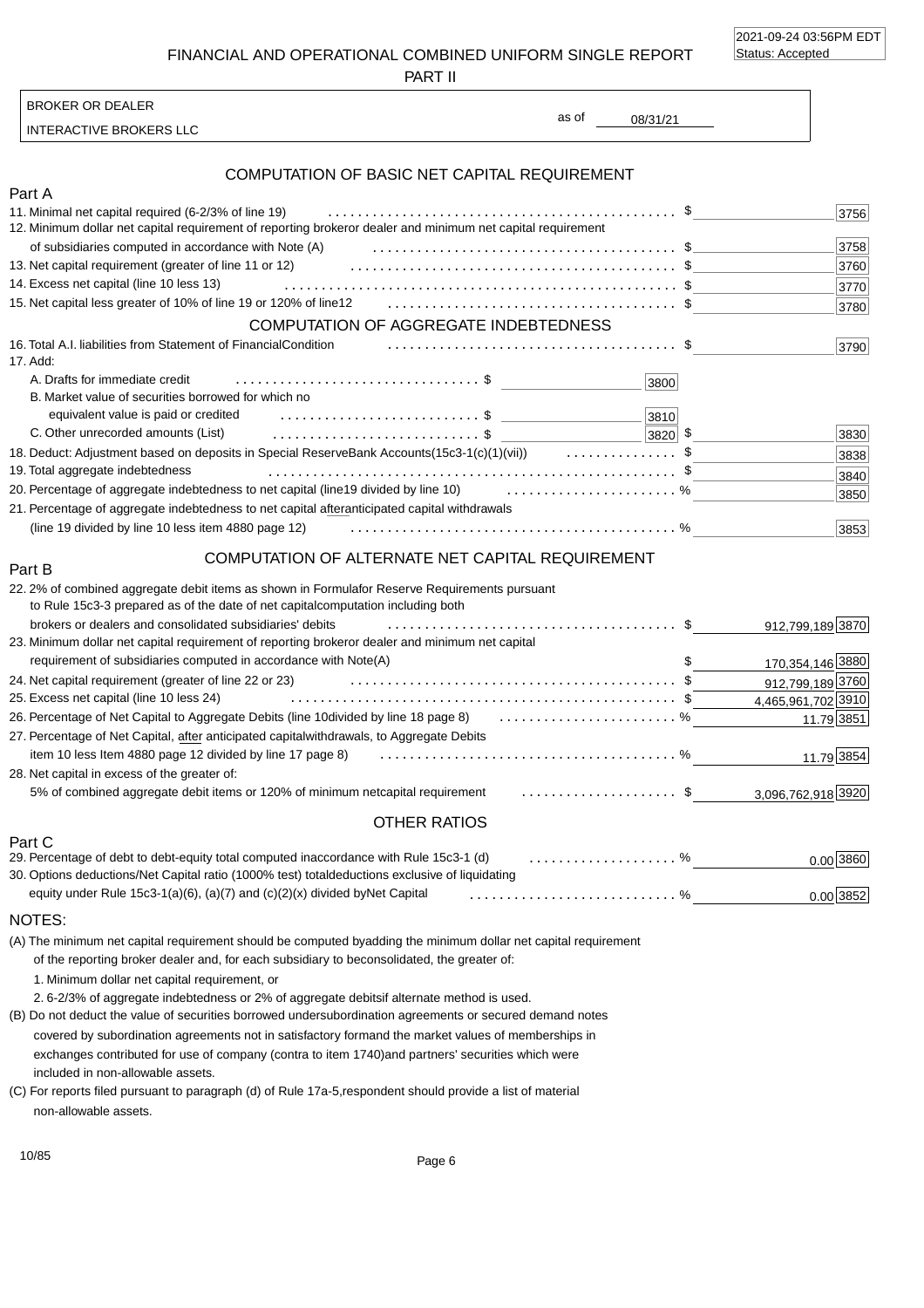FINANCIAL AND OPERATIONAL COMBINED UNIFORM SINGLE REPORT PART II

2021-09-24 03:56PM EDT Status: Accepted

 $\overline{\mathbf{1}}$ 

| <b>BROKER OR DEALER</b>                                                    |                                                                                                                                                                                                                                                                                                                                                                                                                                                                                                                                                                    |       |                          |                     |
|----------------------------------------------------------------------------|--------------------------------------------------------------------------------------------------------------------------------------------------------------------------------------------------------------------------------------------------------------------------------------------------------------------------------------------------------------------------------------------------------------------------------------------------------------------------------------------------------------------------------------------------------------------|-------|--------------------------|---------------------|
| INTERACTIVE BROKERS LLC                                                    |                                                                                                                                                                                                                                                                                                                                                                                                                                                                                                                                                                    | as of | 08/31/21                 |                     |
| <b>FORMULA FOR</b>                                                         | DETERMINATION OF CUSTOMER ACCOUNT RESERVE REQUIREMENTS<br>OF BROKERS AND DEALERS UNDER RULE 15c3-3<br>(See Rule 15c3-3, Exhibit A and Related Notes)                                                                                                                                                                                                                                                                                                                                                                                                               |       |                          |                     |
| <b>CREDIT BALANCES</b>                                                     |                                                                                                                                                                                                                                                                                                                                                                                                                                                                                                                                                                    |       |                          |                     |
| 1. Free credit balances and other credit balances in customers'            |                                                                                                                                                                                                                                                                                                                                                                                                                                                                                                                                                                    |       |                          |                     |
|                                                                            | security accounts (See Note A) response to response the contract of the A340                                                                                                                                                                                                                                                                                                                                                                                                                                                                                       |       |                          |                     |
| 2. Monies borrowed collateralized by securities carried for the accounts   |                                                                                                                                                                                                                                                                                                                                                                                                                                                                                                                                                                    |       |                          |                     |
|                                                                            |                                                                                                                                                                                                                                                                                                                                                                                                                                                                                                                                                                    |       |                          |                     |
|                                                                            | 3. Monies payable against customers' securities loaned (See Note C) et al. al. al. al. al. 201,735,116 4360                                                                                                                                                                                                                                                                                                                                                                                                                                                        |       |                          |                     |
|                                                                            | 4. Customers' securities failed to receive (See Note D) enter contact contact contact contact 60,861,593 4370                                                                                                                                                                                                                                                                                                                                                                                                                                                      |       |                          |                     |
| 5. Credit balances in firm accounts which are attributable to              |                                                                                                                                                                                                                                                                                                                                                                                                                                                                                                                                                                    |       | 0 4380                   |                     |
| 6. Market value of stock dividends, stock splits and similar distributions | principal sales to customers recover and contact to contact the contact of the contact of the contact of the contact of the contact of the contact of the contact of the contact of the contact of the contact of the contact                                                                                                                                                                                                                                                                                                                                      |       |                          |                     |
|                                                                            | receivable outstanding over 30 calendar days enter and contained a series of the contact of the contact of the                                                                                                                                                                                                                                                                                                                                                                                                                                                     |       | 0 4390                   |                     |
|                                                                            |                                                                                                                                                                                                                                                                                                                                                                                                                                                                                                                                                                    |       | $0\sqrt{4400}$           |                     |
|                                                                            | 8. ** Market value of short securities and credits (not to be offset by longs or by                                                                                                                                                                                                                                                                                                                                                                                                                                                                                |       |                          |                     |
|                                                                            | debits) in all suspense accounts over 30 calendar days<br>quality and the context of the context of the suspense of the suspense of the calendary<br>$\frac{30,606,458}{4410}$                                                                                                                                                                                                                                                                                                                                                                                     |       |                          |                     |
|                                                                            | 9. Market value of securities which are in transfer in excess of 40 calendar days                                                                                                                                                                                                                                                                                                                                                                                                                                                                                  |       |                          |                     |
| and have not been confirmed to be in transfer by the transfer agent or     |                                                                                                                                                                                                                                                                                                                                                                                                                                                                                                                                                                    |       |                          |                     |
|                                                                            |                                                                                                                                                                                                                                                                                                                                                                                                                                                                                                                                                                    |       | 0 4420                   |                     |
|                                                                            | 10. Other (List) run by a set of the set of the set of the set of the set of the set of the set of the set of the set of the set of the set of the set of the set of the set of the set of the set of the set of the set of th                                                                                                                                                                                                                                                                                                                                     |       |                          |                     |
|                                                                            |                                                                                                                                                                                                                                                                                                                                                                                                                                                                                                                                                                    |       |                          | 56,438,529,586 4430 |
| <b>DEBIT BALANCES</b>                                                      |                                                                                                                                                                                                                                                                                                                                                                                                                                                                                                                                                                    |       |                          |                     |
|                                                                            | 12.** Debit balances in customers' cash and margin accounts excluding unsecured<br>accounts and accounts doubtful of collection (See Note E) example to the control of the state of the state of the state of the Note of State of the State of the State of the State of the State of the State of the State of                                                                                                                                                                                                                                                   |       |                          |                     |
|                                                                            | 13. Securities borrowed to effectuate short sales by customers and securities borrowed                                                                                                                                                                                                                                                                                                                                                                                                                                                                             |       |                          |                     |
|                                                                            | to make delivery on customers' securities failed to deliver entering to the case of the state of the state of the state of the state of the state of the state of the state of the state of the state of the state of the stat                                                                                                                                                                                                                                                                                                                                     |       |                          |                     |
|                                                                            | 14. Failed to deliver of customers' securities not older than 30 calendar days                                                                                                                                                                                                                                                                                                                                                                                                                                                                                     |       | 15,019,369 4460          |                     |
|                                                                            | 15. Margin required and on deposit with the Options Clearing Corporation for all<br>option contracts written or purchased in customer accounts (See Note F)<br>1                                                                                                                                                                                                                                                                                                                                                                                                   |       | 4.083.829.947 4465       |                     |
|                                                                            | 16. Margin required and on deposit with a clearing agency registered with the Commission<br>under section 17A of the Act (15 U.S.C. 78q-1) or a derivatives clearing organization<br>registered with the Commodity Futures Trading Commission under section 5b of the Commodity<br>Exchange Act (7 U.S.C. 7a-1) related to the following types of positions written, purchased<br>or sold in customer accounts: (1) security futures products and (2) futures contracts<br>(and options thereon) carried in a securities account pursuant to an SRO portfolio mar- |       | 0 4467<br>$0\sqrt{4469}$ |                     |
|                                                                            |                                                                                                                                                                                                                                                                                                                                                                                                                                                                                                                                                                    |       |                          | 45,639,959,457 4470 |
|                                                                            |                                                                                                                                                                                                                                                                                                                                                                                                                                                                                                                                                                    |       |                          |                     |
|                                                                            |                                                                                                                                                                                                                                                                                                                                                                                                                                                                                                                                                                    |       |                          | 44,270,760,673 4472 |
| <b>RESERVE COMPUTATION</b>                                                 |                                                                                                                                                                                                                                                                                                                                                                                                                                                                                                                                                                    |       |                          |                     |
|                                                                            |                                                                                                                                                                                                                                                                                                                                                                                                                                                                                                                                                                    |       |                          | $0 \mid 4480$       |
|                                                                            |                                                                                                                                                                                                                                                                                                                                                                                                                                                                                                                                                                    |       |                          |                     |
| 23. If computation is made monthly as permitted, enter 105% of             | excess of total credits over total debits with a state of the state of the state of the state of the state of t                                                                                                                                                                                                                                                                                                                                                                                                                                                    |       |                          | 4500                |
| 24. Amount held on deposit in "Reserve Bank Account(s)", including         |                                                                                                                                                                                                                                                                                                                                                                                                                                                                                                                                                                    |       |                          |                     |
| \$                                                                         | 10.601.334.290 4505 value of qualified securities, at end of reporting period 12,411,057,412 4510                                                                                                                                                                                                                                                                                                                                                                                                                                                                  |       |                          |                     |
| 25. Amount of deposit (or withdrawal) including                            |                                                                                                                                                                                                                                                                                                                                                                                                                                                                                                                                                                    |       |                          |                     |
| \$                                                                         | (37,022,841) 4515 value of qualified securities example and the securities extended to the contract the contract of the contract of the contract of the contract of the contract of the contract of the contract of the contra                                                                                                                                                                                                                                                                                                                                     |       |                          |                     |
|                                                                            | 26. New amount in Reserve Bank Account(s) after adding deposit or subtracting withdrawal including                                                                                                                                                                                                                                                                                                                                                                                                                                                                 |       |                          |                     |
| \$                                                                         |                                                                                                                                                                                                                                                                                                                                                                                                                                                                                                                                                                    |       |                          |                     |
|                                                                            |                                                                                                                                                                                                                                                                                                                                                                                                                                                                                                                                                                    |       |                          | 09/01/21 4540       |
| FREQUENCY OF COMPUTATION                                                   |                                                                                                                                                                                                                                                                                                                                                                                                                                                                                                                                                                    |       |                          | <b>OMIT PENNIES</b> |
| $ 4332 $ Weekly<br>28. Daily<br>$\mathsf{X}$                               | 4333 <br><b>Monthly</b>                                                                                                                                                                                                                                                                                                                                                                                                                                                                                                                                            | 4334  |                          |                     |
|                                                                            |                                                                                                                                                                                                                                                                                                                                                                                                                                                                                                                                                                    |       |                          |                     |

\*\* In the event the Net Capital Requirement is computed under the alternative method, this "Reserve Formula" shall be prepared in accordance with the requirements of paragraph (a)(1)(ii) of Rule 15c3-1.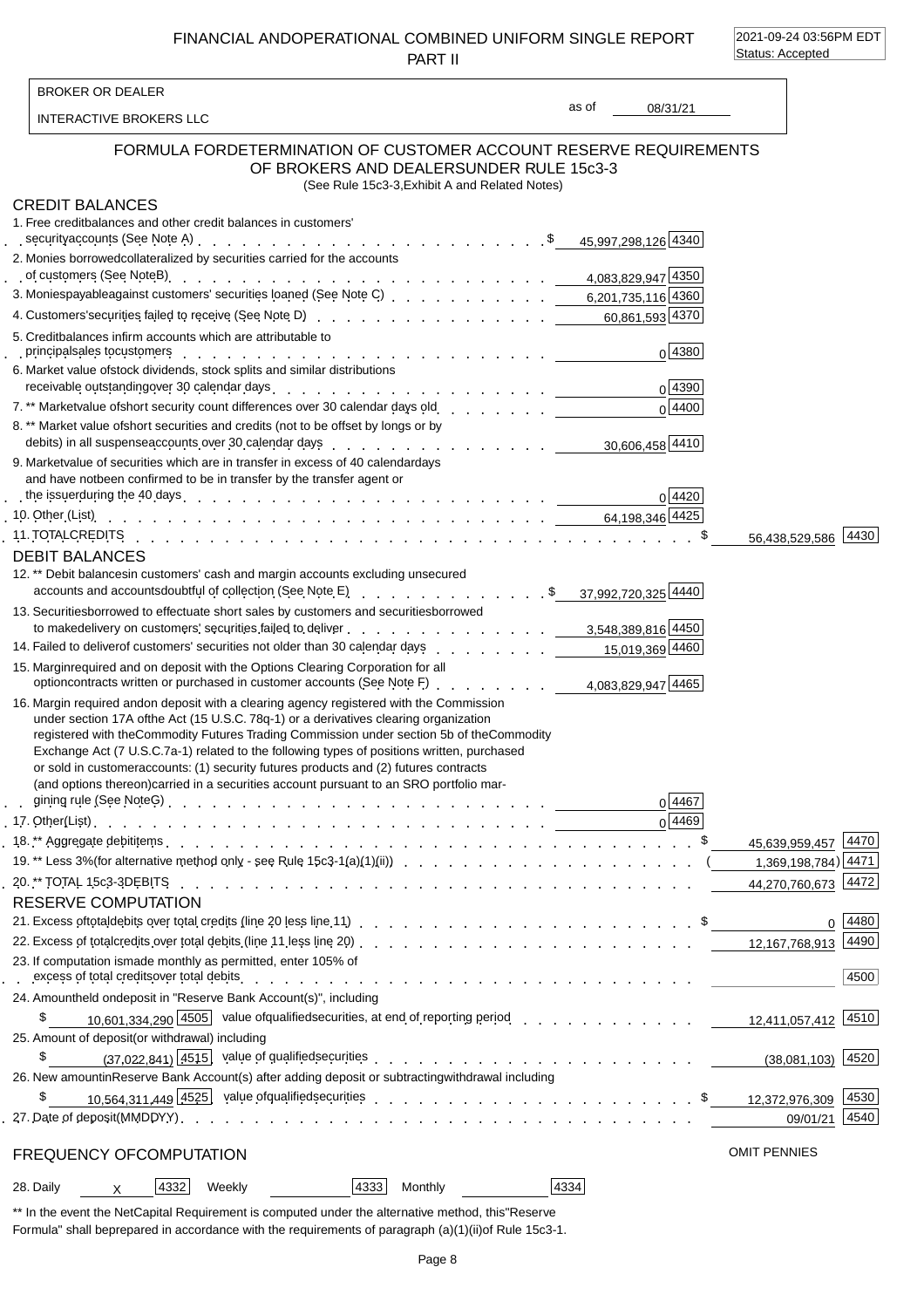| 2021-09-24 03:56PM EDT |  |
|------------------------|--|
| Status: Accepted       |  |

SUPPLEMENT TO FINANCIAL AND OPERATIONAL COMBINED UNIFORM SINGLE REPORT

PART II

### BROKER OR DEALER

INTERACTIVE BROKERS LLC

08/31/21

as of

# STATEMENT OF SEGREGATION REQUIREMENTS AND FUNDS IN SEGREGATION FOR CUSTOMERS TRADING ON U.S. COMMODITY EXCHANGES

| SEGREGATION REQUIREMENTS (Section 4d(2) of the CEAct)                                          |                             |  |
|------------------------------------------------------------------------------------------------|-----------------------------|--|
| 1. Net ledger balance                                                                          |                             |  |
| A. Cash                                                                                        | \$<br>6,880,142,815 7010    |  |
| B. Securities (at market)                                                                      | 7020<br>0                   |  |
| 2. Net unrealized profit (loss) in open futures contracts<br>traded on a contract market       | 76,371,943 7030             |  |
| 3. Exchange traded options                                                                     |                             |  |
| A. Add market value of open option contracts purchased on a<br>contract market                 | 7032<br>293,926,133         |  |
| B. Deduct market value of open option contracts granted (sold)<br>on a contract market         | 239,726,803) 7033           |  |
| 4. Net equity (deficit) (add lines 1, 2, and 3)                                                | 7,010,714,088 7040          |  |
| 5. Accounts liquidating to a deficit and accounts with debit<br>balances                       |                             |  |
| - gross amount                                                                                 | 7045<br>1,224,020           |  |
| Less: amount offset by customer owned securities                                               | $0)$ 7047<br>1,224,020 7050 |  |
| 6. Amount required to be segregated (add lines 4 and 5)                                        | 7,011,938,108 7060          |  |
| FUNDS IN SEGREGATED ACCOUNTS                                                                   |                             |  |
| 7. Deposited in segregated funds bank accounts                                                 |                             |  |
| A. Cash                                                                                        | 1,602,159,115 7070          |  |
| B. Securities representing investments of customers' funds<br>(at market)                      | 7080<br>3,218,347,951       |  |
| C. Securities held for particular customers or option customers<br>in lieu of cash (at market) | $0$ 7090                    |  |
| 8. Margins on deposit with derivatives clearing organizations<br>of contract markets           |                             |  |
| A. Cash                                                                                        | \$<br>1,994,081,000 7100    |  |
| B. Securities representing investments of customers' funds<br>(at market)                      | 356,488,879 7110            |  |
| C. Securities held for particular customers or option customers<br>in lieu of cash (at market) | 7120<br>0                   |  |
| 9. Net settlement from (to) derivatives clearing organizations<br>of contract markets          | 7130<br>8,429,925           |  |
| 10. Exchange traded options                                                                    |                             |  |
| A. Value of open long option contracts                                                         | 293,926,131 7132            |  |
| B. Value of open short option contracts                                                        | 239,726,800 7133            |  |
| 11. Net equities with other FCMs                                                               |                             |  |
| A. Net liquidating equity                                                                      | $0\sqrt{7140}$              |  |
| B. Securities representing investments of customers' funds<br>(at market)                      | $0\sqrt{7160}$              |  |
| C. Securities held for particular customers or option customers<br>in lieu of cash (at market) | $0\sqrt{7170}$              |  |
| 12. Segregated funds on hand (describe:                                                        | $0^{7150}$                  |  |
| 13. Total amount in segregation (add lines 7 through 12)                                       | 7,233,706,201 7180          |  |
| 14. Excess (deficiency) funds in segregation (subtract line 6 from line 13)                    | \$<br>221,768,093 7190      |  |
| 15. Management Target Amount for Excess funds in segregation                                   | 155,000,000 7194<br>\$      |  |
| 16. Excess (deficiency) funds in segregation over (under) Management Target Amount Excess      | 66,768,093 7198<br>\$       |  |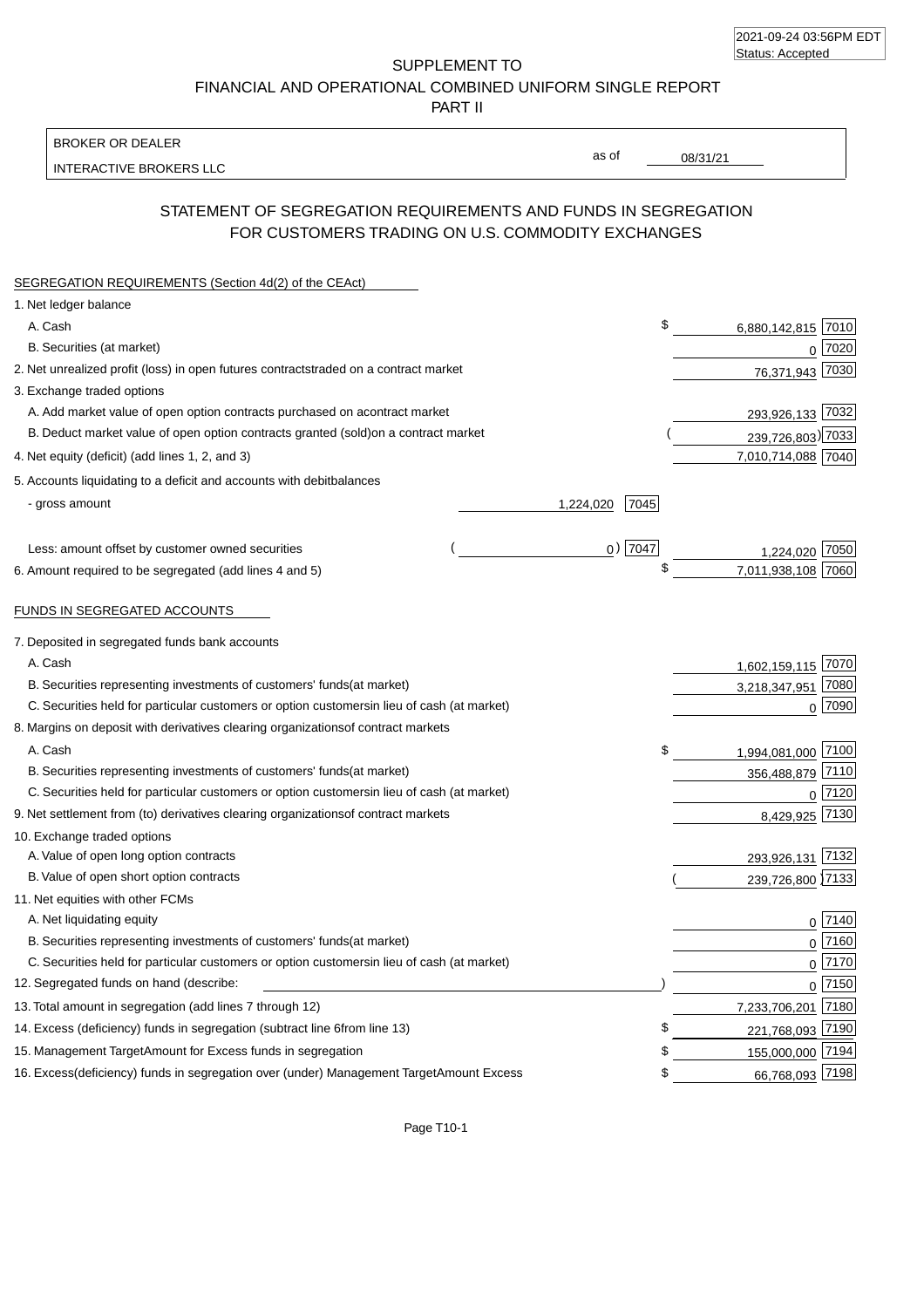2021-09-24 03:56PM EDT

SUPPLEMENT TO

FINANCIAL AND OPERATIONAL COMBINED UNIFORM SINGLE REPORT Status: Accepted

PART II

INTERACTIVE BROKERS LLC and the state of the state of the state of the state of the state of the state of the state of the state of the state of the state of the state of the state of the state of the state of the state of BROKER OR DEALER

as of

## STATEMENT OF SECURED AMOUNTS AND FUNDS HELD IN SEPARATE ACCOUNTS PURSUANT TO COMMISSION REGULATION 30.7

### FOREIGN FUTURES AND FOREIGN OPTIONS SECURED AMOUNTS

| Amount required to be set aside pursuant to law, rule or regulation of a foreign government<br>or a rule of a self-regulatory organization authorized<br>thereunder |                                   | \$  |             | 7305 |
|---------------------------------------------------------------------------------------------------------------------------------------------------------------------|-----------------------------------|-----|-------------|------|
| 1. Net ledger balance - Foreign Futures and Foreign Option Trading - All Customers                                                                                  |                                   |     |             |      |
| A. Cash                                                                                                                                                             |                                   | \$  | 488,698,169 | 7315 |
| <b>B.</b> Securities<br>(at market)                                                                                                                                 |                                   |     |             | 7317 |
| 2. Net unrealized profit (loss) in open futures contracts traded on a foreign                                                                                       | board of trade                    |     | 4,328,703   | 7325 |
| 3. Exchange traded options                                                                                                                                          |                                   |     |             |      |
| A. Market value of open option contracts purchased on a foreign board of trade                                                                                      |                                   |     | 143,175     | 7335 |
| B. Market value of open contracts granted (sold) on a foreign board of trade                                                                                        |                                   |     | (12, 227)   | 7337 |
| 4. Net equity (deficit) (add lines 1.2. and 3.)                                                                                                                     |                                   | \$. | 493,157,820 | 7345 |
| 5. Accounts liquidating to a deficit and accounts with                                                                                                              |                                   |     |             |      |
| debit balances - gross<br>amount                                                                                                                                    | 7351<br>4,763                     |     |             |      |
| Less: amount offset by customer owned securities                                                                                                                    | 7352                              |     | 4,763       | 7354 |
| 6. Amount required to be set aside as the secured amount - Net Liquidating                                                                                          | Equity Method (add lines 4 and 5) | \$  | 493,162,583 | 7355 |
| 7. Greater of amount required to be set aside pursuant to foreign jurisdiction (above) or line 6.                                                                   |                                   | \$  | 493,162,583 | 7360 |

Page T10-3